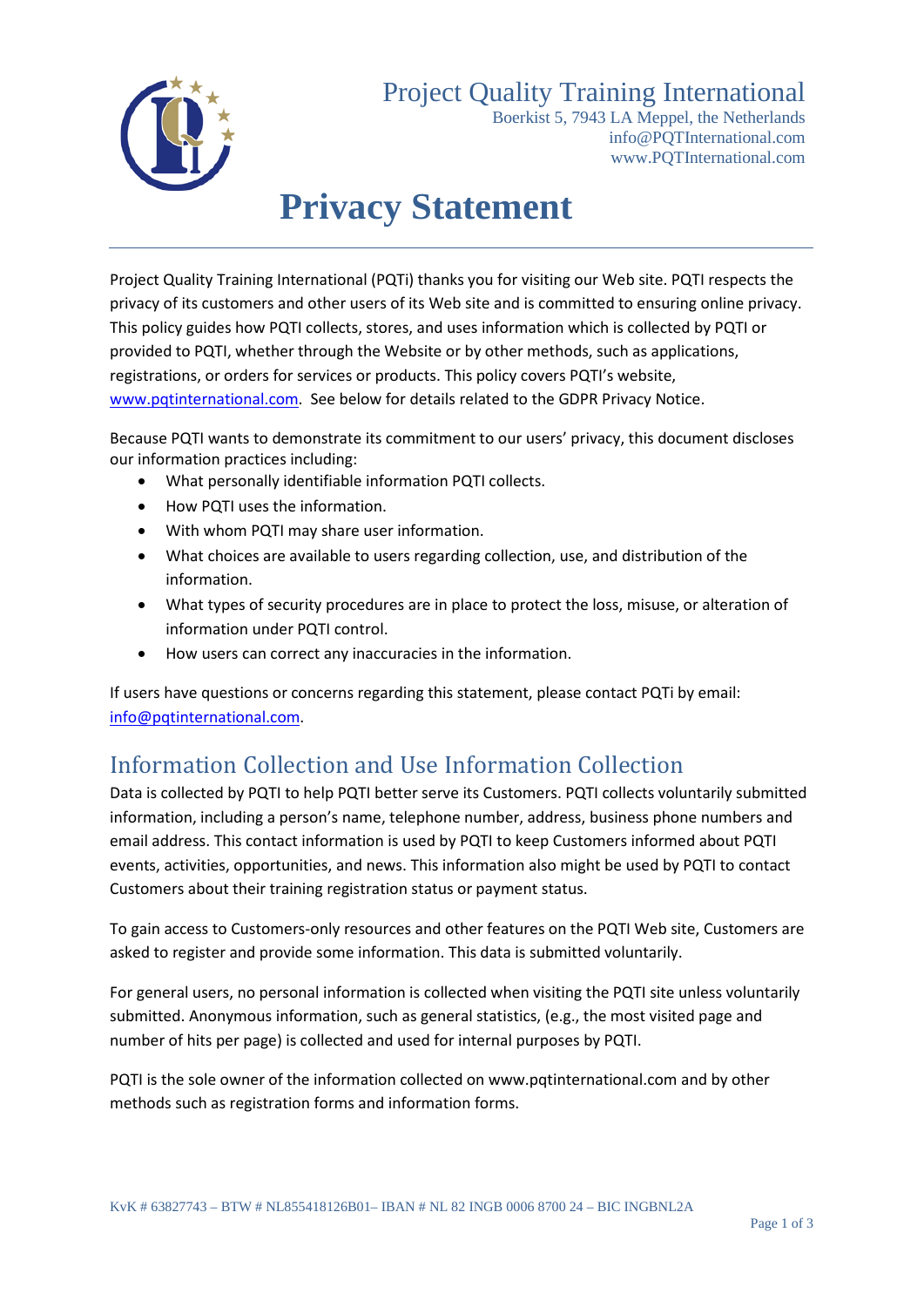

## Project Quality Training International

Boerkist 5, 7943 LA Meppel, the Netherlands [info@PQTInternational.com](mailto:info@PQTInternational.com) [www.PQTInternational.com](http://www.pqtinternational.com/)

# **Privacy Statement**

#### Registration

When you register for an event an account for our website is created automatically. In order to use the Customers-Only section of the Web site, PQTI Customers must first log into the PQTI Web site. When you register for an event, a user is required to give contact information (such as name and email address). We use this information to contact the user about PQTI services and products.

### Information Use

#### Cookies

PQTI uses cookies, which are in no way linked to any personally identifiable information while on our site. We use session ID cookies to give you a more personalized browsing experience and help you navigate the Site more efficiently. These cookies are temporary and are deleted when you close your browser. We also use web analytics software, which employs "persistent" cookies, to collect information from your web browser regarding your use of the Site.

You can set your browser so that you are notified whenever a "cookie" is being sent, giving you the opportunity to decide whether or not to accept it. If you choose to reject cookies, you might limit the functionality of certain areas of our site, as for example, the ability to make edits to your profile.

These cookies cannot be used to obtain other data from your hard drive, to learn your email address, or to acquire sensitive information about your person or organization.

#### Third Party Disclosure

PQTI does not share any of your data to Third Parties. However several data is stored on cloud drives. All drives are secured and only accessible by PQTi trainers and PQTi owners.

#### Log Files

Like most standard Web site servers we use log files. This includes internet protocol (IP) addresses, browser type, internet service provider (ISP), referring/exit pages, platform type, date/time stamp, and number of clicks to analyze trends, administer the site, track user's movement in the aggregate, and gather broad demographic information for aggregate use. PQTI does not link IP addresses, etc. to personally identifiable information.

### Communications from the Site

#### **Newsletters**

We send all new registered users a welcoming email to verify password and username. Established users and PQTI Customers will occasionally receive information on products, services, and special